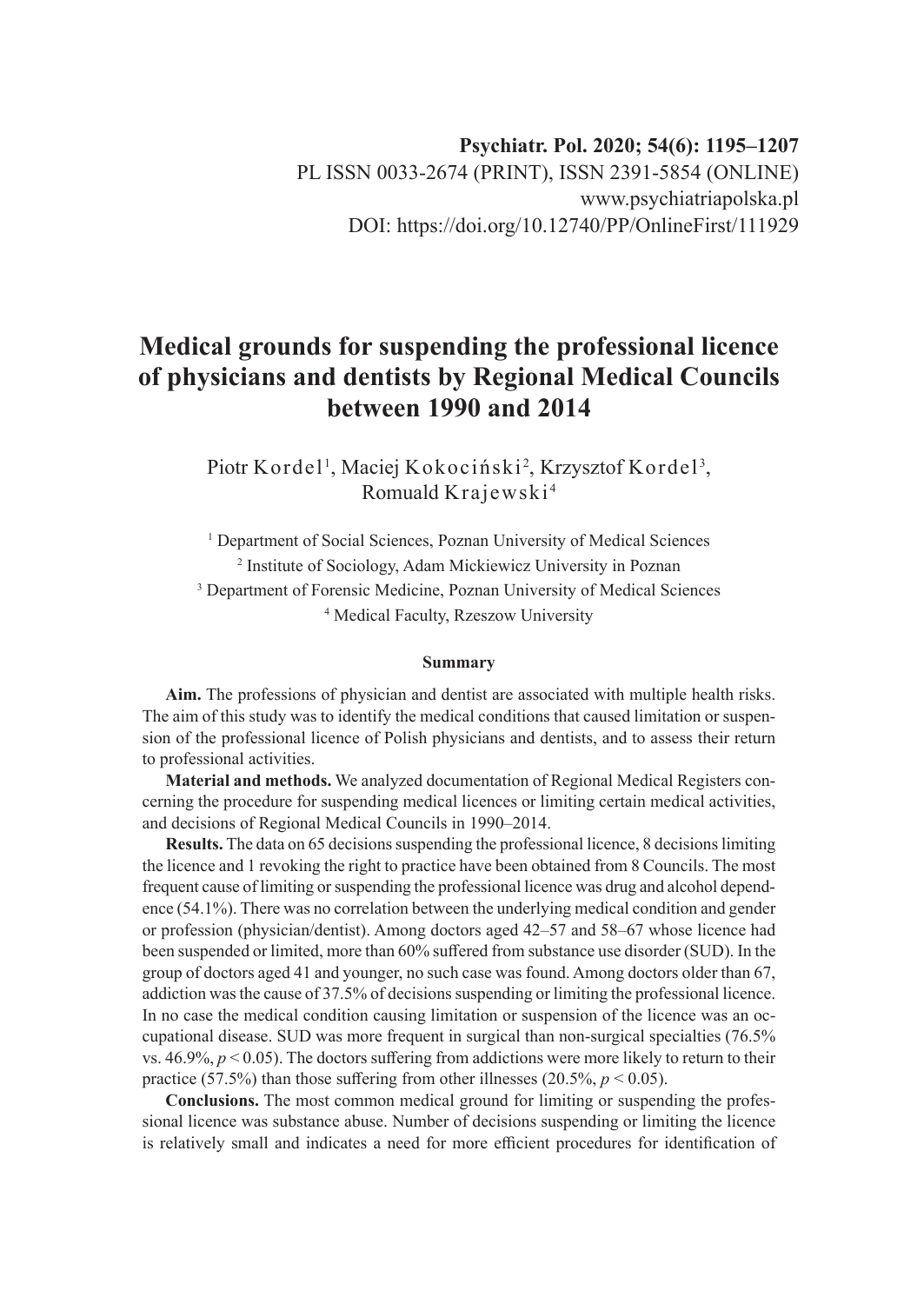doctors and dentists incapable of practicing due to health problems and assessment of the capacity to practice in the case of individuals who do not undertake treatment themselves and therefore are unable to assure sufficient quality of care to their patients. Moreover, although few decisions were issued, there is a need for an active addiction prevention, particularly among surgical specialists.

**Key words:** physicians, dentists, occupational diseases, addiction, Chambers of Physicians and Dental Practitioners

#### **Introduction**

The working environment of physicians and dental practitioners is full of different health hazards. They are caused by many physical, chemical, biological and psychological factors. Between 1994-2008 over 14 thousand cases of occupational diseases among healthcare and social workers were reported. The most common ones were infectious and parasitic diseases, voice disorders, skin diseases, diseases of musculoskeletal system, central nervous system diseases and vibration syndrome [1]. Among dental practitioners the most common occupational diseases are chronic musculoskeletal disorders resulting from the way dentists work (mainly epicondylitis of the humerus and carpal tunnel syndrome), chronic peripheral nervous system diseases, vibration syndrome, infectious diseases and skin diseases [2].

Doctors' health condition becomes a concern for the medical self-government in Poland the moment when it influences their capability to practise. Among the 25 tasks of the Polish Chamber of Physicians and Dental Practitioners listed in the Act on Chambers of Physicians one of the most important is supervising the proper and conscientious exercise of the profession. The professional self-government awards the right to practise the profession of a physician or dentist but can also limit, suspend or revoke the professional licence. The Polish Legislator handed the task of conducting the proceedings for ascertaining the inability to practise medicine or the inadequate preparation for the profession to the professional self-government of doctors [3]. Article 12 of the Act on Professions of Physician and Dentist states that if a Regional Medical Council (the Chamber's executive organ) has a reasonable suspicion that a doctor is unable to fully perform his profession due to his health condition, the Council appoints a Commission, which states whether the doctor is able to practise [4]. The Commission consists of doctors, who are members of the relevant Regional Chamber, have the right to practise for at least 7 years and specialise in a required branch of medicine. The Commission, in order to give its statement, conducts a medical examination of the doctor, and if needed, can order specialist tests or observation in a medical facility. It can also ask for a supplementary specialist opinion by physicians specialising in the required branch of medicine. The time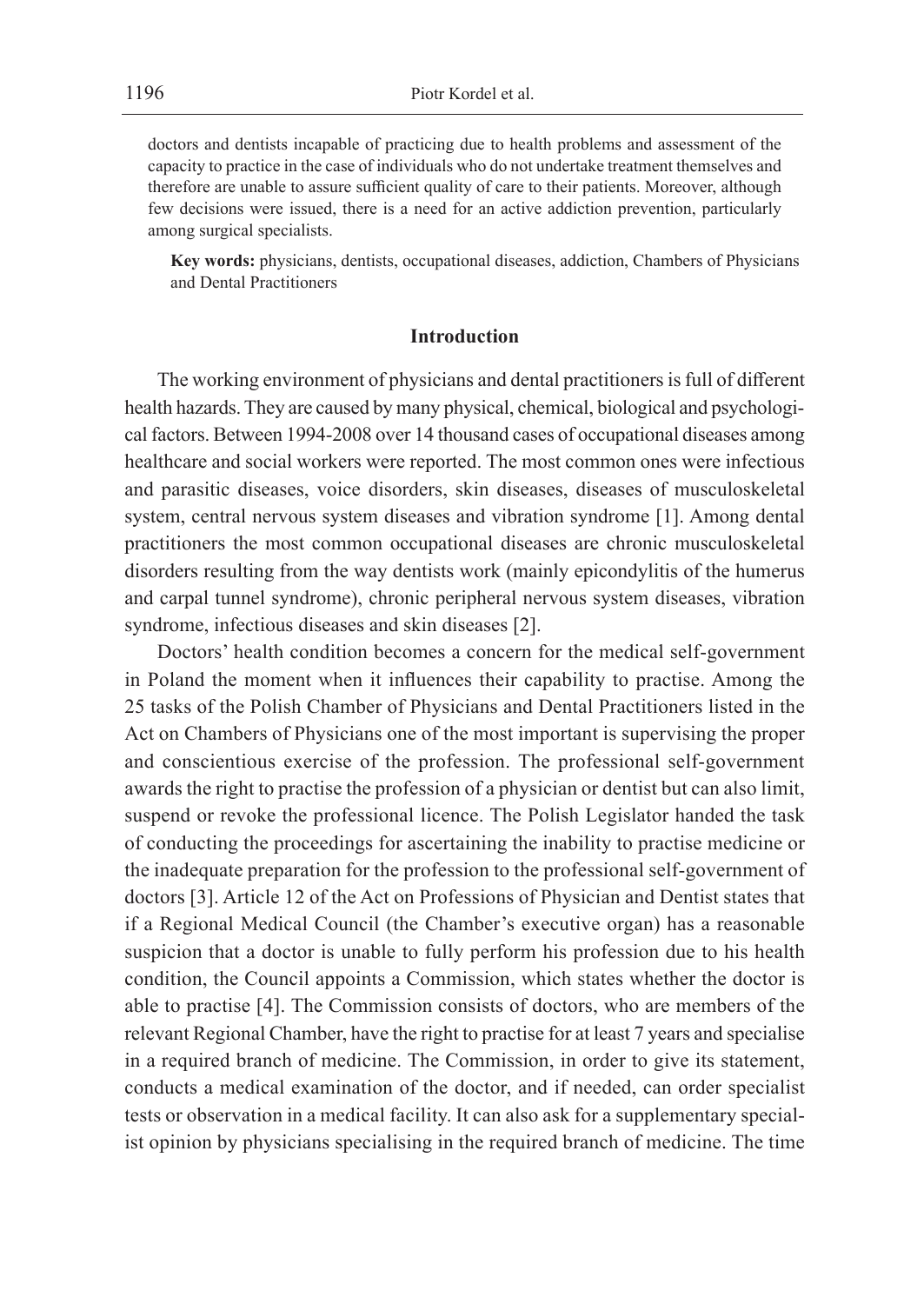that the Commission has to provide the Regional Medical Council with its opinion should not exceed 3 months [5]. The doctor has a duty to appear before the Commission and undergo the necessary tests; refusal to do so results in the decision to suspend or limit the licence. The doctor has the right to indicate another doctor who is not a member of the Commission to serve as a trusted representative. Basing on the Commission's statement, the Regional Medical Council can decide to suspend or limit the professional licence for the time of the inability to practise. The concerned doctor has the right to attend the Regional Medical Council's meeting when his case is discussed. He also has, in the case when the Council decides to limit or suspend his licence, the right to ask the Council to repeal that decision when its medical grounds cease to exist, but not sooner than 6 months after the decision was made. Additionally, doctors have the right to appeal the decision of the Regional Council to the Supreme Medical Council [4, 5].

The procedure described above is usually applied in the cases of doctors who have not begun treatment and starts after the organs of the medical self-government receive information or a complaint about professional misconduct of a doctor, which includes working under influence of alcohol or other psychoactive substances.

The aim of the research presented in this article was to: (1) define the medical grounds for limiting or suspending professional licences of doctors in Poland between 1990 and 2014, (2) analyse the length of time of suspension or limitation of the licence, depending on the type of illness, (3) determine whether the medical grounds for limiting or suspending the professional licence were related to the profession (physician/dentist), gender, age and specialty, (4) assess the number of doctors returning to practise after licence suspension, and (5) identify the factors influencing the return to work in the profession.

## **Research material and methods**

The authors asked all 24 Regional Chambers of Physicians and Dental Practitioners in Poland to complete a questionnaire regarding the decisions of Regional Medical Councils in the proceedings for ascertaining the inability to practise medicine between 1990 and 2014, based on the data from the regional registers of doctors. The questionnaire consisted of questions regarding the gender, year of birth, specialisation, being a member of the Regional Medical Council, type of decision by the Regional Council (suspension or limitation of licence) and the year of issue, as well as the diagnosis. The authors also inquired about the length of time of licence limitation/suspension, and whether the doctor returned to professional work after the period of licence suspension/limitation.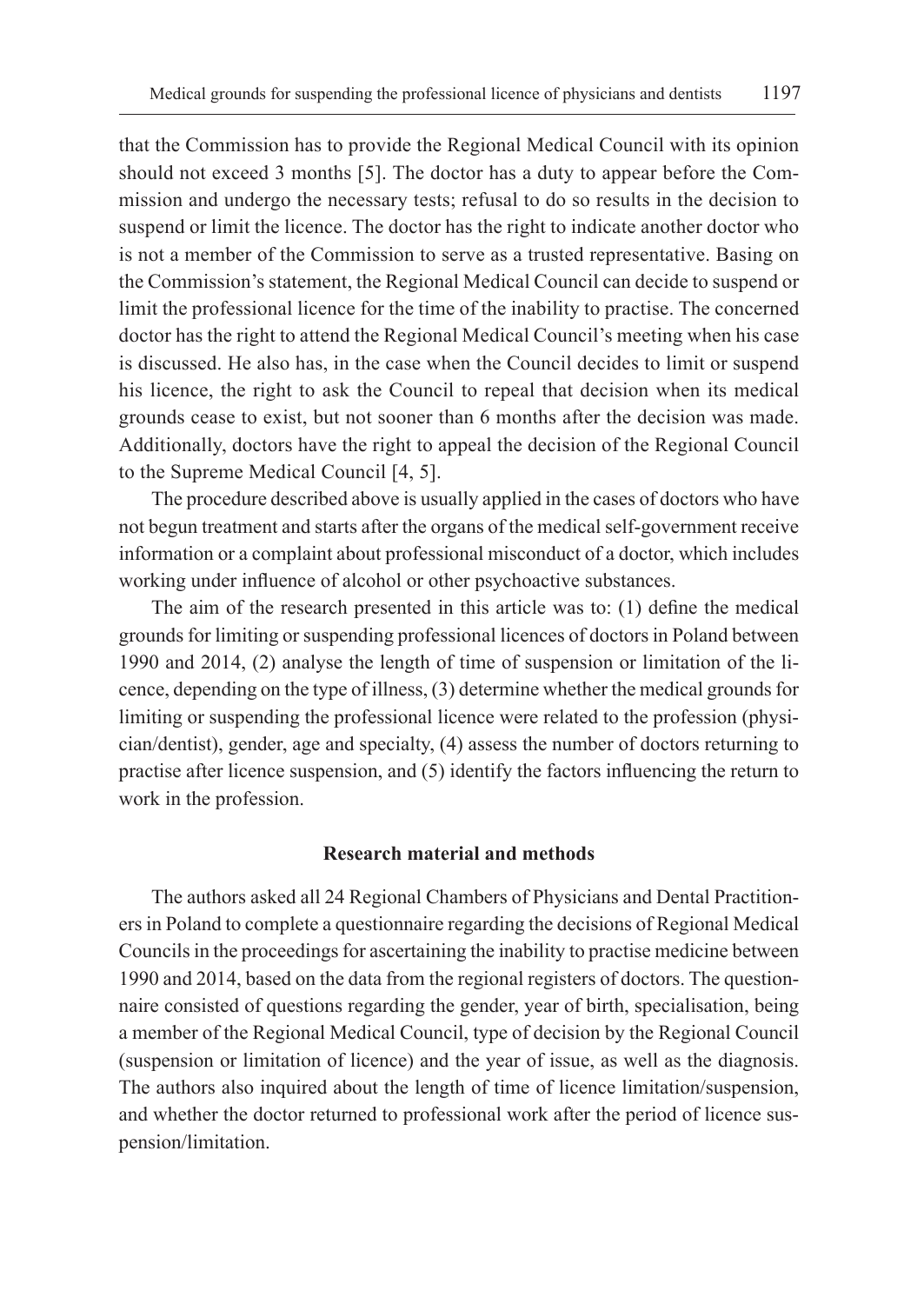1198 Piotr Kordel et al.

Eight Regional Chambers answered (Regional Chambers in Bydgoszcz, Gdańsk, Łódź, Olsztyn, Poznań, Rzeszów, Toruń and The Military Chamber of Physicians in Warsaw). In total, in December 2014 they had 53 019 members actively practising medicine, which was 32% of all doctors in Poland. In the analysed period, the Regional Medical Councils in those Chambers decided to suspend or limit the professional licence of 52 physicians and 22 dentists. As can be observed in Figure 1, most cases took place in the Regional Chambers in Gdańsk, Poznań and Rzeszów. The Military Chamber of Physicians, at the same time, did not make any decision of that kind.



Figure 1. **The number of decisions on the inability to practise or limiting the professional licence of physicians and dentists in the years 1990-2004 in 8 Regional Chambers of Physicians (N=74)**

The number of the decisions limiting or suspending the professional licences of doctors due to their health condition in all analysed Chambers did not exceed 8 cases per year (see Figure 2).

For statistical analysis the authors used the software SPSS v.20. When assessing the interdependence of the variables, the Pearson's  $\chi^2$  and contingency coefficient C tests were used.

## **Results**

Among the doctors whose cases were analysed, 70.3 % were physicians and the remaining 29.7% were dentists. This proportion resembles the one in the general population of Polish doctors in which, according to the data of the Supreme Medical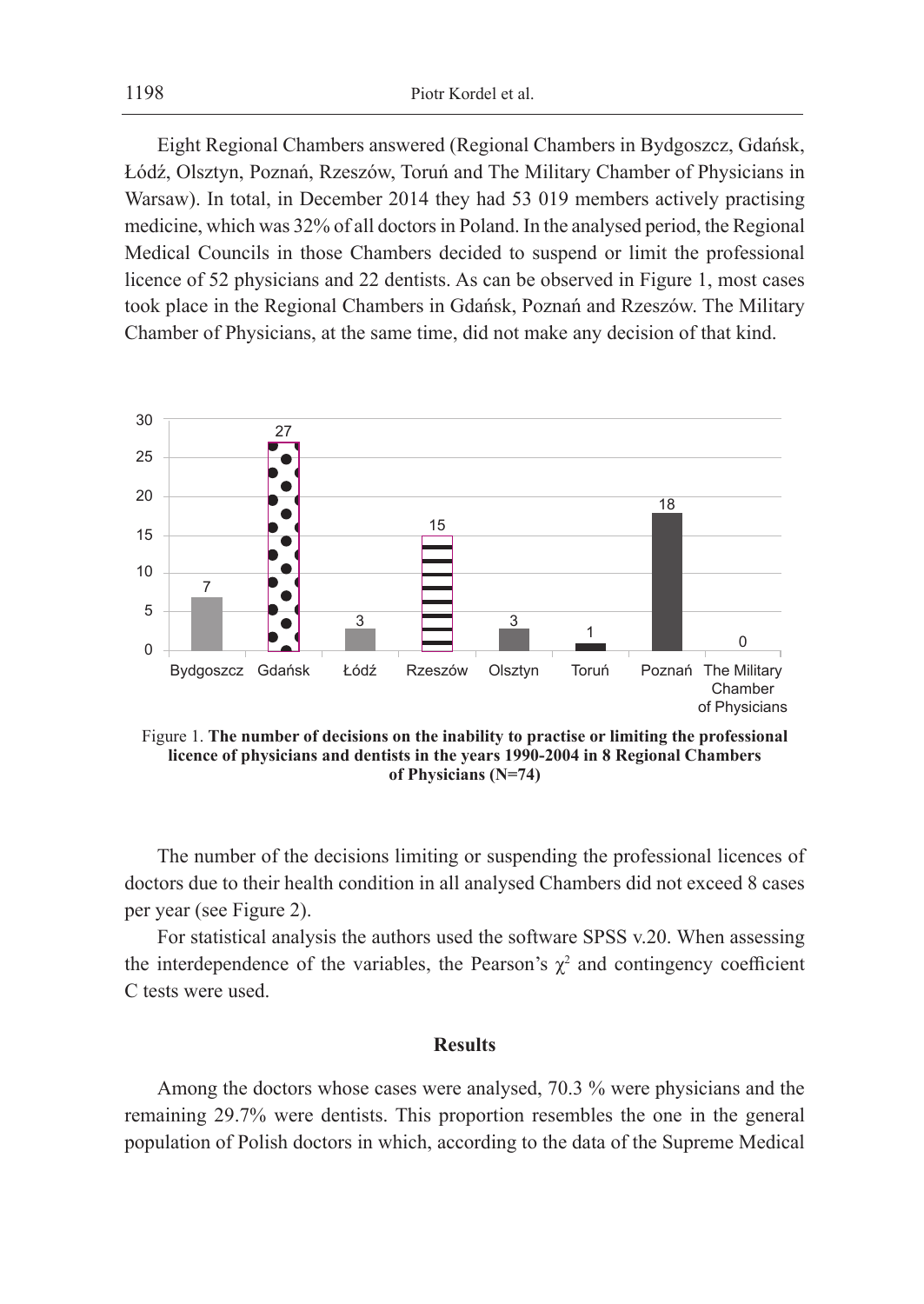

Figure 2. **The number of decisions on the inability to practise or limiting the professional licence of physicians and dentists issued by Regional Chambers of Physicians**

Council, by the end of the year 2014, 79% of Polish doctors were physicians and 21% were dentists. In the studied sample 56.8% of doctors were male, which differs from the value of this parameter in the whole population – by the end of the year 2014, male doctors comprised only a little above 39% of the total number [6]. The mean age of doctors at the moment of issuing the decision on limiting or suspending their licence was 50.2 years, for women 49.9 years and for men 50.4 years. The youngest doctor in the studied group was 30 years old, and the oldest 91 years old. In terms of age, the studied group did not differ much from the general population of doctors in Poland, in which the mean age was 48.5 years in 2014.

The health causes of limiting or suspending the professional licence were very diverse. In the documents of the Regional Chambers of Physicians and Dentists, the authors distinguished 20 different diagnoses resulting in limiting or suspending the doctors' professional licence. All of the health reasons could be divided into two major groups: substance use disorder and other (Table 1).

| Medical condition      |    | $\%$ |
|------------------------|----|------|
| Substance use disorder | 40 | 54.1 |
| Other illness          | 34 | 45.9 |
| Total                  | 74 | 100  |

Table 1. **The medical conditions causing limitation or suspension of the professional licence in the years 1990-2014**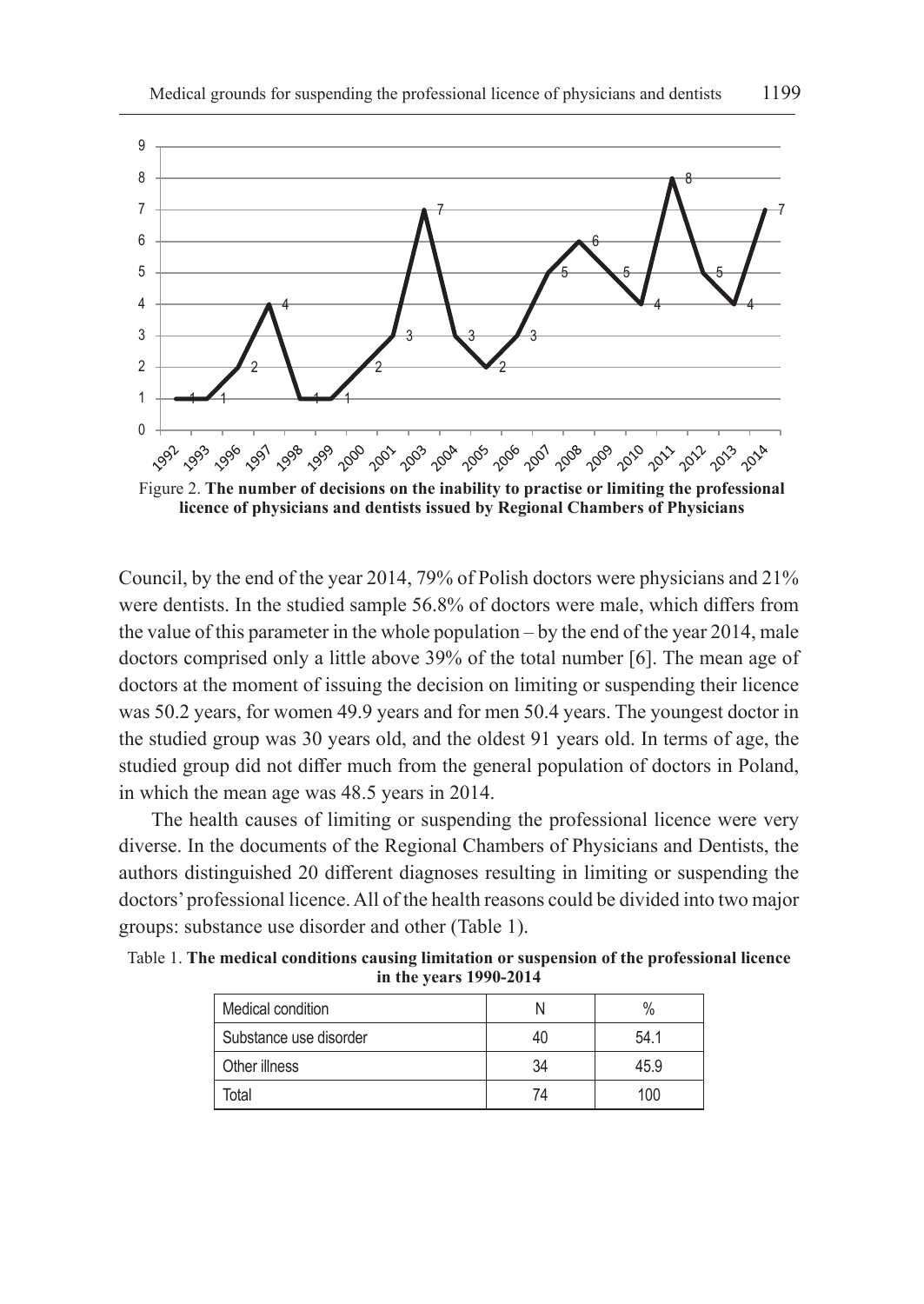The most common reason for limiting or suspending the professional licence was substance use disorder  $(SUD) - 54\%$  of all cases. The substances to which the doctors were addicted were alcohol (38.2% of all 74 cases), illicit drugs (8.2%) and medications (2.8%). Three doctors were dependent on both alcohol and illicit drugs at the same time (4.1%). In the 'Other' group the most common diagnoses were schizophrenia (16.2%), bipolar disorder (2.7%) and paranoid (delusional) disorder (2.7%). There were also single cases of cognitive impairment, such as Alzheimer's disease, psychoorganic syndrome, depression and delusional disorder. One case concerned a doctor with profound hearing loss. One doctor had his licence limited due to old age (91 years old). In nine cases (12.2% of all cases) the records of the regional registers of doctors do not specify which mental illness was the reason for limiting/suspending the licence.

The Regional Medical Councils, basing on the Commissions' statements, usually decided to suspend the professional licence (87.8%). The Councils limited the licence only in 8 cases (10.8%). In one case (1.4%) the Council decided to revoke the doctor's licence permanently.

The limiting/suspending of the professional licence procedure regulations state that the suspension or limitation of the professional licence should last as long as the inability to practise. The majority of Regional Medical Councils' decisions set the time of limitation/suspension in that manner; however, in 24% of cases the Councils decided to specifically define that time (Table 2). In two cases it was decided to suspend/limit the doctor's licence permanently. The first one was a 91-year-old doctor who still worked in his private office – his licence was permanently limited, while the other was a case of a mentally ill doctor whose licence was permanently suspended.

| Duration of suspension/limitation                               | N  | $\%$ |
|-----------------------------------------------------------------|----|------|
| For the duration of the inability to practise                   | 46 | 62.2 |
| 4 years                                                         | 2  | 2.7  |
| 3 years                                                         |    | 1.4  |
| 2 years                                                         | 4  | 5.4  |
| 1.5 years                                                       | 2  | 2.7  |
| 1 year                                                          | 5  | 6.8  |
| 6 months                                                        | 9  | 12.2 |
| Permanent                                                       | 2  | 2.7  |
| For the duration of the procedure to assess ability to practise | 3  | 4.1  |

Table 2. **The period of limitation or suspension of the professional licence**

The statistical analysis of the gathered data showed no correlation between the diagnosis and the Regional Medical Councils' decisions whether to suspend or limit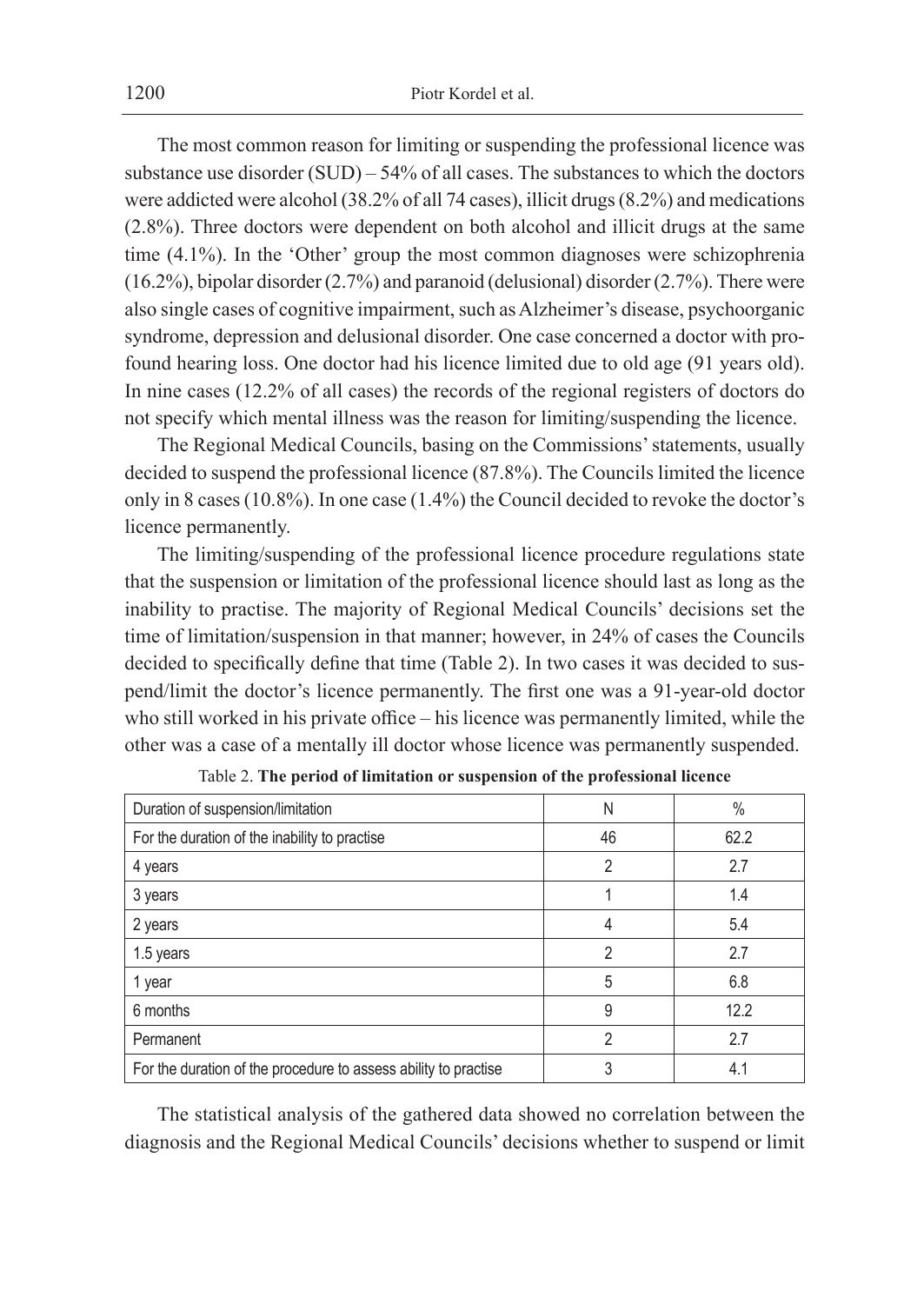doctors' professional licence. Also there was no correlation between the diagnosis and the period for which the right to practise was limited. One of the aims of the study was to verify if there were some connections between the health condition resulting in limiting/suspending the professional licence and the demographical features, profession and specialty of doctors. Both gender and profession (physician/dentist) did not show any correlation with the reason why doctors had their licence limited or suspended ( $p > 0.05$ ). The variables that correlated with the diagnosis were age and physicians' specialisation (dentists were not included in this analysis). Table 3 shows that substance use rates were the highest among doctors between 42 and 57 years of age (63.6% of doctors in that age group suffered from substance dependence) and doctors between 58 and 67 (68.4%). Other health conditions were more common among doctors younger than 41and older than 67. In the case of this analysis, the authors decided to exclude the case of the 91-year-old doctor who had his licence limited due to his old age.

|                |           | Medical condition |        |                        |       |       |               |
|----------------|-----------|-------------------|--------|------------------------|-------|-------|---------------|
|                |           | Other             |        | Substance use disorder |       | Total |               |
|                |           | N                 | $\%$   | Ν                      | $\%$  | Ν     | $\frac{0}{0}$ |
| Age (in years) | $\leq 41$ | 5                 | 100.0% | 0                      | 0.0%  | 5     | 100.0%        |
|                | $42 - 57$ | 12                | 36.4%  | 21                     | 63.6% | 33    | 100.0%        |
|                | $58 - 67$ | 6                 | 31.6%  | 13                     | 68.4% | 19    | 100.0%        |
|                | > 67      | 10                | 62.5%  | 6                      | 37.5% | 16    | 100.0%        |
|                | Total     | 33                | 45.2%  | 40                     | 54.8% | 73    | 100.0%        |

Table 3. **The age and the medical conditions causing limitation or suspension of the professional licence**

Chi<sup>2</sup>(1) = 10.45;  $p < 0.05$ ; C  $\approx 0.35$ 

The next variable which correlated with the health condition that influenced physicians' ability to practise was the medical specialty. The physicians whose cases were analysed represented 15 different specialties. The most common among them were internal medicine specialists (25%), gynaecologists (13.5%) and surgeons (11.5%). For the needs of this study the authors decided to divide all the specialties into two groups: surgical and non-surgical. Three physicians were not included in this analysis, because it was impossible to assign them to either of the groups (a medical intern, a physician without a specialty and in one case the records lacked that information). As can be seen in Table 4, among physicians who had their licence suspended or limited due to SUD there were significantly more doctors representing surgical specialities.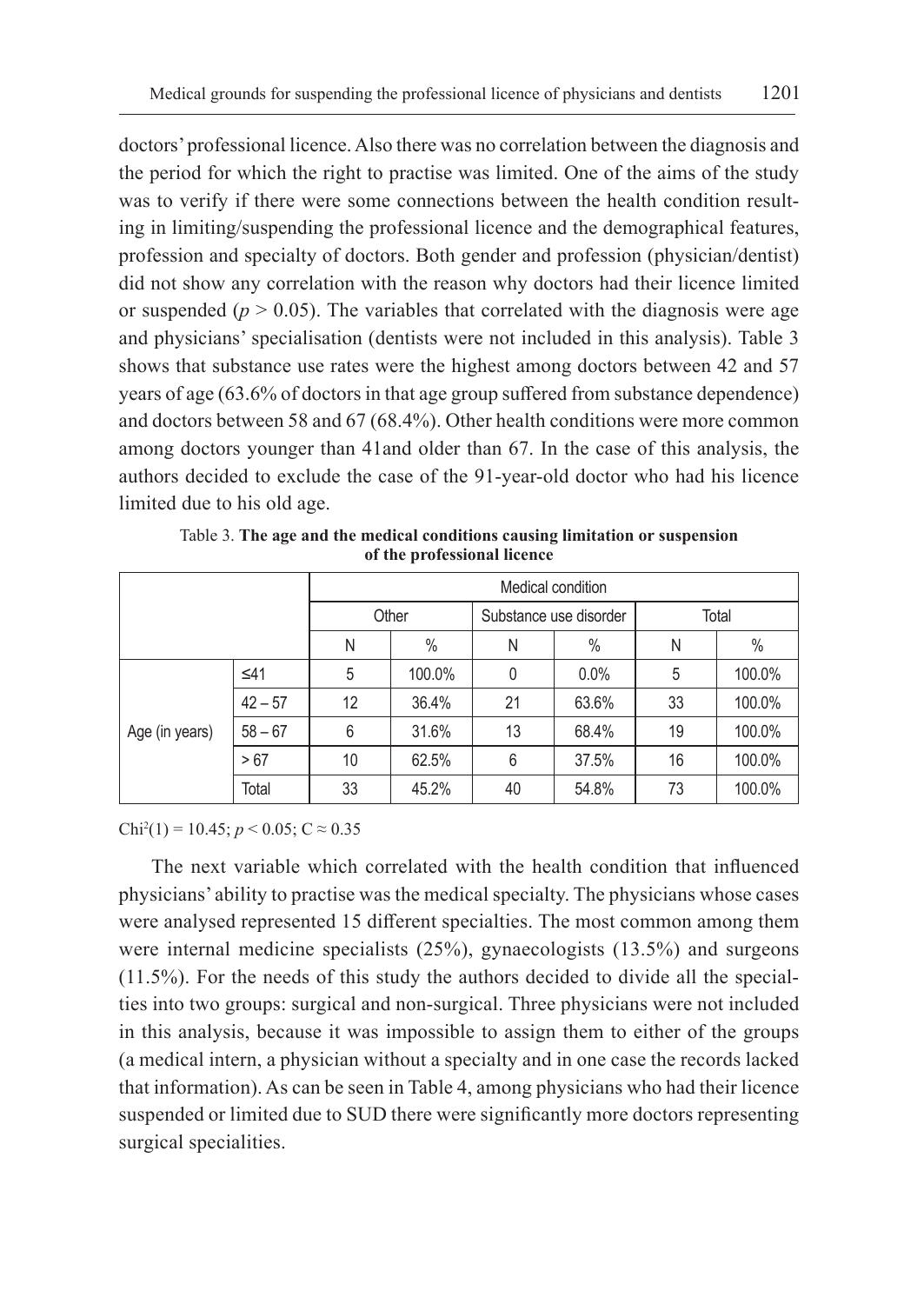|                   |                           | Specialty |                           |              |                           |       |                           |
|-------------------|---------------------------|-----------|---------------------------|--------------|---------------------------|-------|---------------------------|
|                   |                           | Surgical  |                           | Non-surgical |                           | Total |                           |
|                   |                           | N         | $%$ of N<br>in the column | N            | $%$ of N<br>in the column | N     | $%$ of N<br>in the column |
|                   | Other                     | 4         | 23.5%                     | 17           | 53.1%                     | 21    | 42.9%                     |
| Medical condition | Substance use<br>disorder | 13        | 76.5%                     | 15           | 46.9%                     | 28    | 57.1%                     |
|                   | Total                     | 17        | 100.0%                    | 32           | 100.0%                    | 49    | 100.0%                    |

Table 4. **The specialty and the medical condition causing limitation or suspension of the professional licence**

 $Chi<sup>2</sup>(1) = 3.9; p < 0.05; C = 0.3$ 

The authors have analysed how many doctors managed to return to practising medicine after limitation or suspension of their licence. Out of 74 doctors, 40.5% managed to recover and returned to work. Gender, age and profession did not significantly correlate with the return to work ( $p > 0.05$ ). The variable that demonstrated a significant correlation with regaining the full professional licence was the diagnosis responsible to its prior limitation/suspension. As can be seen in Table 5, 57.5% of doctors suffering from SUD returned to practise, while among doctors suffering from other health conditions the rate reached only 20.5%. The average time after which doctors regained their licence was 31.8 months. None of the variables mentioned before correlated with the duration of licence suspension.

Table 5. **Medical condition causing limitation or suspension of the professional licence and number of physicians and dentists returning to practise**

| Medical condition      | Return to practise |           |           |  |
|------------------------|--------------------|-----------|-----------|--|
|                        | Yes $(N, %)$       | No (N, %) | Total (N) |  |
| Substance use disorder | 23(57.5)           | 17(42.5)  | 40        |  |
| Other illness          | 7(20.5)            | 27 (79.5) | 34        |  |
| Total                  | 30(40.5)           | 44 (59.5) | 74        |  |

Chi<sup>2</sup>(1) = 10.38; *p* < 0.002; C  $\approx$  0.3

# **Discussion**

 The prevalence of alcohol dependence among Polish doctors is unknown. In other countries it is estimated that it matches the scale of the problem in the general population [7-9]. The most widely researched aspect of alcohol abuse among doctors is hazardous drinking, whose prevalence rate reaches over a dozen per cent [7, 9]; however,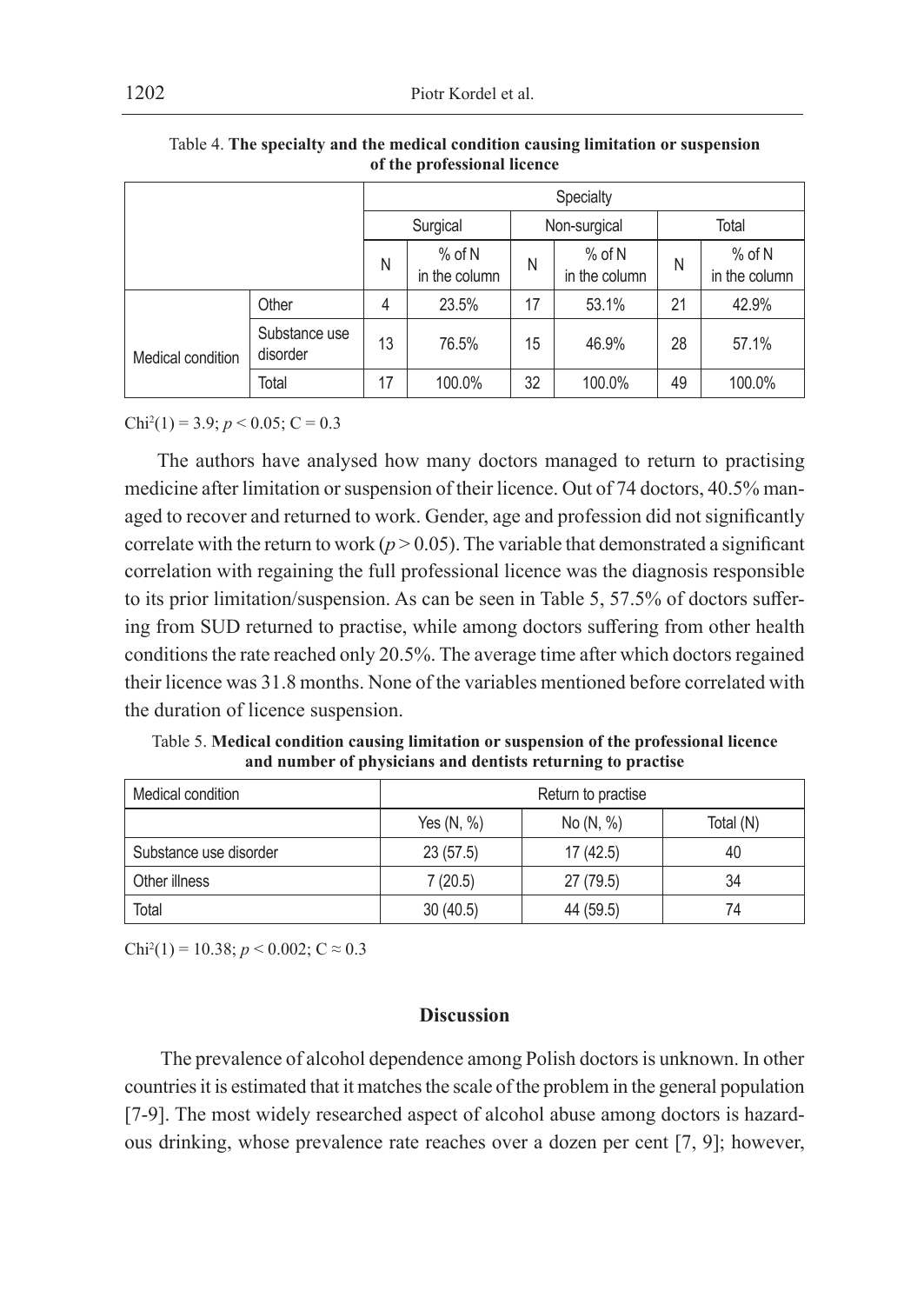a German study shows that it can be a problem that affects almost 30% of physicians and dentists [10].

There are also no data on drug abuse and dependence among Polish doctors, which according to research, is the second most common SUD among doctors [11, 12]. Unlike alcohol dependence, the prevalence rate of drug dependence among doctors is significantly higher than in the general population [13]. The substances to which doctors are addicted are usually benzodiazepines and opioids [11, 14]. In the USA, it is estimated that 10-12% of doctors (some publications mention that even up to 18%) suffer from substance abuse during their professional career [8, 15]. The study results regarding the causes of licence suspension/limitation seem to confirm that in Poland SUD among doctors is also a significant problem. Unfortunately, the records of the regional registers of doctors are not precise enough to determine in every case to which substance the doctor was dependent on.

The number of cases in which the Regional Medical Councils decided to limit or suspend the doctor's licence due to a health problem seems low. Basing on the data provided by 8 Regional Chambers of Physicians and Dental Practitioners, which represent 1/3 of Polish doctors, the authors could assume that the total number of cases of limiting/suspending the professional licence between 1990 and 2014 would not exceed 220. This shows that, on one hand, Polish doctors were able to solve their health problems without the assistance of the Chambers; on the other hand, that the system of gathering information about cases where the Chamber should intervene was not working properly. Since 2007 the task of identifying doctors' health problems which may result in their inability to work lies in the hands of Regional Councils' Representatives for Doctors' Health. Their tasks are to contact doctors who need treatment, help them organize the treatment and monitor its progress [16]. Occupational diseases were not the reason for proceedings aimed at ascertaining the inability to practise medicine. This might be because a doctor suffering from an occupational disease is less likely to refer himself or herself to the professional doctors' governance, but instead to the District Labour Inspector and Social Insurance Institution in order to take advantage of the provisions granted by Article 6 of the Act on Social Insurance for Accidents at Work and Occupational Diseases [17]. The cases of occupational diseases among physicians and dentists do not require any actions of the professional self-government of doctors. This work is the first attempt to examine the medical grounds for the limitation or suspension of doctors' professional licence in Poland. We did not find any prior publications on the subject. Our study results seem to match the results of studies conducted in Belgium and Germany, which show that the prevalence of substance abuse (alcohol), especially hazardous drinking, is higher among doctors with surgical specialties [7, 9, 10].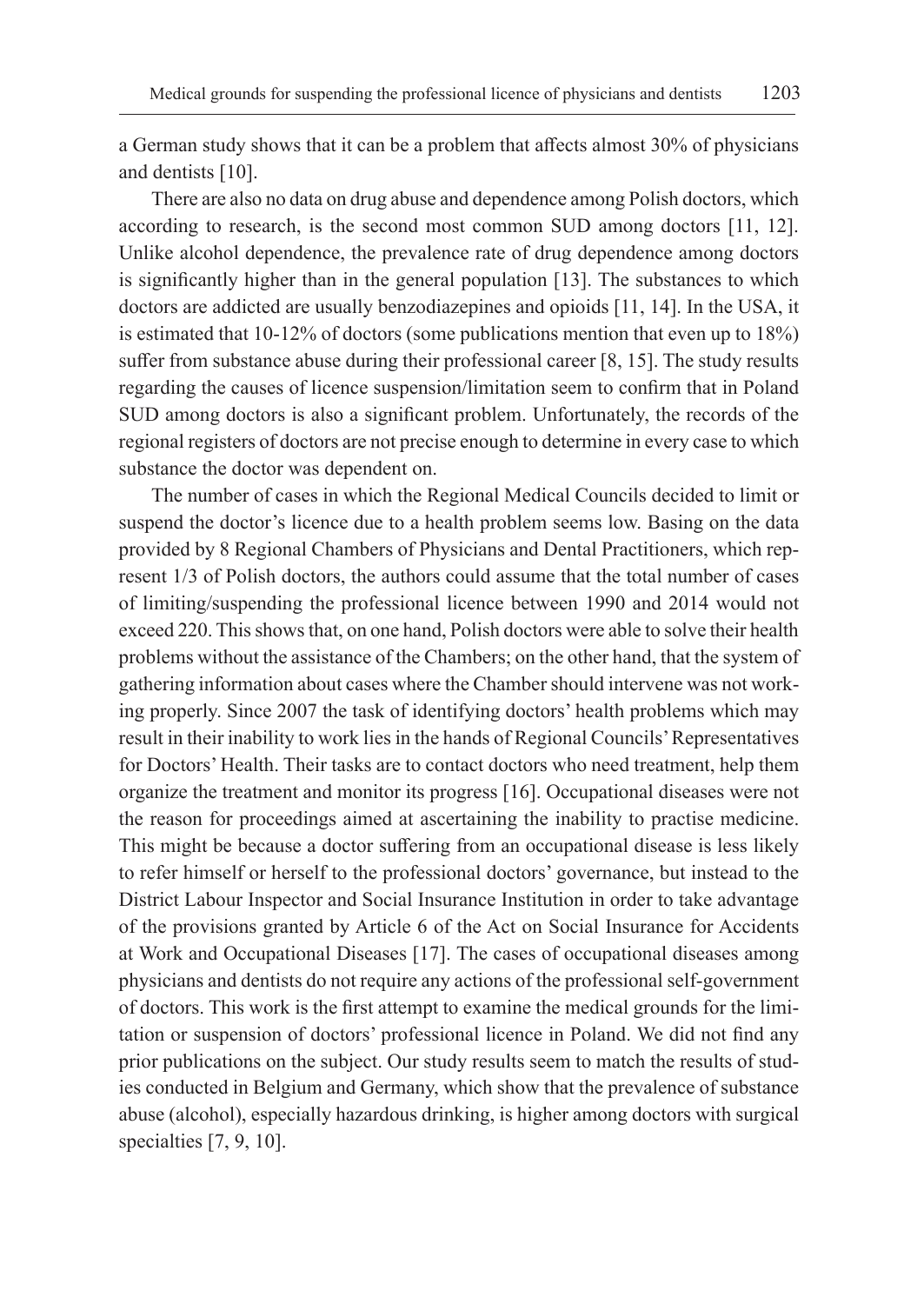The study showed that physicians and dentists who suffered from substance abuse regained their licences significantly more often than those who had other medical conditions. The average time of recovery was less than three years. This proves the effectiveness of the system, designed by the Chambers, which provides assistance for the doctors. It consists of the Regional Councils' Representatives for Doctors' Health, who are usually psychiatrists, SUD treatment clinics cooperating with the Regional Chambers and financial support for families of doctors who decided to start the treatment [16]. In the USA, where similar recovery programs for doctors exist, the number of patients returning to practising medicine is very high, reaching 70-90%, similarly as in pilots [8, 18]. The American Physician Health Programs (PHPs), which have been operating since the 1970s, are based on rising awareness of the problem among physicians, they promote early detection, assessment, evaluation of SUDs and swift intervention. Physicians suffering from SUD sign contractual agreements detailing the course of the usually 5-year treatment program, the terms of support and progress monitoring as well as the consequences of relapses. The program participants are referred to abstinence-oriented (usually) residential treatment for 60 to 90 days. This is followed by 12-step–oriented outpatient treatment in AA (Alcoholics Anonymous), NA (Narcotics Anonymous) groups or in collegial support associations for recovering health professionals. Physicians then receive randomly scheduled urine monitoring for substance use, whose frequency is quite high – 48 times on average during the first year of the program [19-21]. Interestingly, as a 2013 study shows, the PHPs have another positive result – the physicians that ended the program successfully showed lower malpractice risk than other physicians [22]. Our research also demonstrated that a correlation exists between the doctors' age and the diagnosis resulting in limitation/suspension of the professional licence. Physicians and dentists in age groups 42-57 and 58-67 were the ones who predominantly had their licence limited/suspended. This tendency might result from the fact that the more experienced doctors are more vulnerable to stress than their younger colleagues, because they hold managerial positions more often and take greater responsibility for the patients' treatment effects. Belgian and German studies also show that alcohol abuse prevalence is lower in younger doctors than those above 40 [7, 9, 23]. Unfortunately, the quantity of data the authors managed to collect is insufficient to precisely define the inability to practise medicine risk factors. The authors assume that the majority of doctors suffering from different heath conditions in Poland limit their professional activity in accordance to their health status and there is no reason for the Chambers of Physicians and Dental Practitioners to conduct the proceedings for ascertaining the inability to practise medicine. It is only done in situations when, despite serious health problems which doctors cannot control, doctors continue to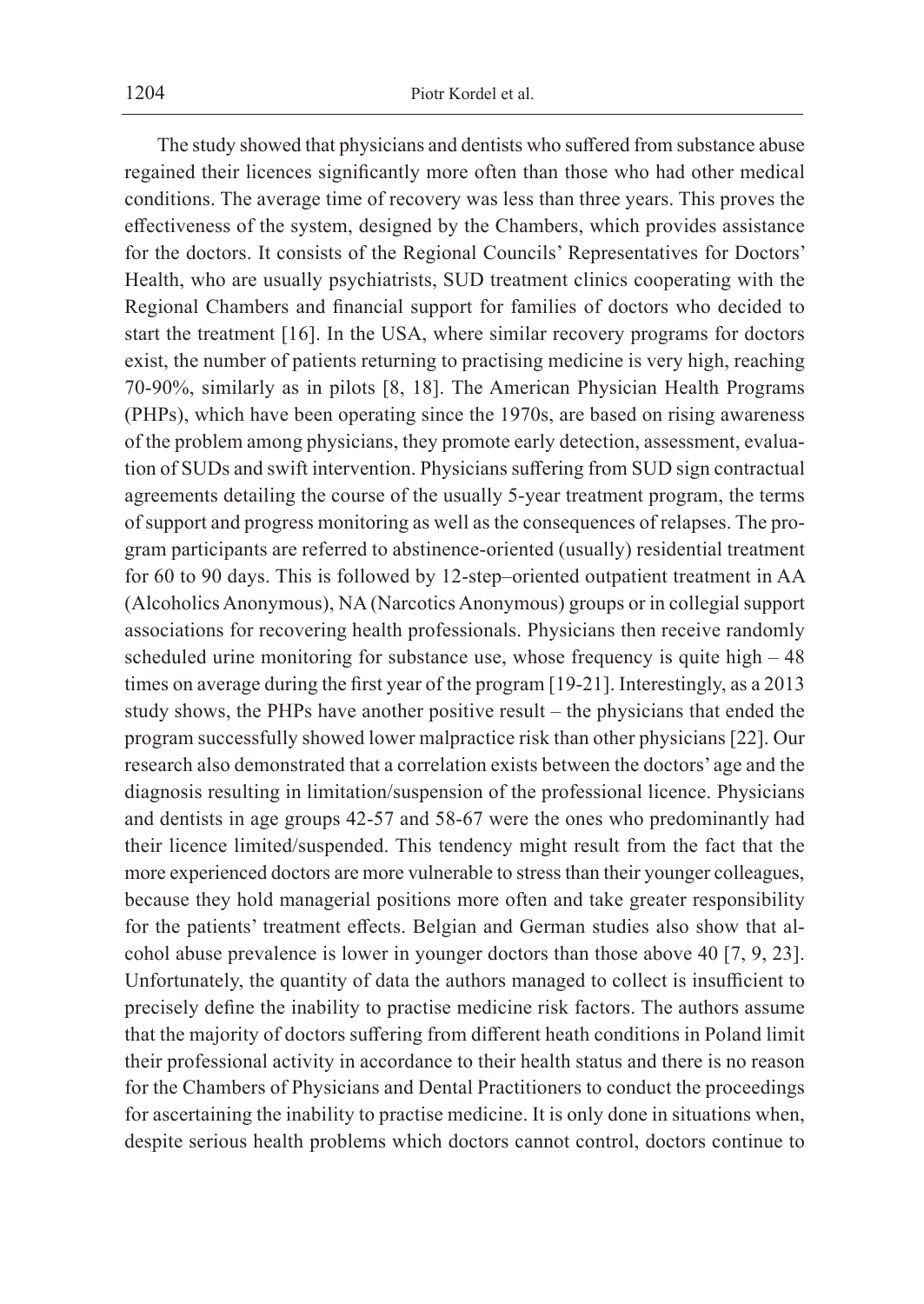work and become a threat to their patients. In the case of doctors, this problem is especially complex as they have the skills and knowledge to disguise the early symptoms of illness [8, 24]. The health condition becomes apparent in a late stage when they cannot control their behaviour any more – this refers mainly to substance use disorder. In such cases, swift and decisive actions are recommended [8]. The data analysed in this study suggests that the Polish Chambers of Physicians and Dental Practitioners implement those rules. However, in order to precisely diagnose the problem of substance use disorders among Polish doctors and the effectiveness of treatment, a more detailed study should be conducted.

#### **Conclusions**

- 1. The most common reason for conducting the proceedings for ascertaining the inability to practise medicine by physicians and dentists is substance abuse.
- 2. The assistance provided by the Polish Chambers of Physicians and Dental Practitioners to their members suffering from SUD is effective and most of the doctors recover and return to practising medicine in less than 3 years.
- 3. Unlike doctors suffering from health conditions other than substance abuse, whose return to practise depends mainly on medical factors, doctors suffering from substance use disorder can be helped by an early intervention which can prevent the progress of the disease and the disorganisation of the life of an addicted doctor. The small number of cases of that type handled by the professional self-government of doctors in Poland suggests that the Chambers of Physicians should be more active in identifying addicted doctors.

#### **References**

- 1. Wilczyńska U, Szeszenia-Dąbrowska N. *Choroby zawodowe wśród pracowników ochrony zdrowia i pomocy społecznej w Polsce.* Med. Pr. 2010; 61(6): 597–605.
- 2. Tuszyński K, Lella A. ed. *Choroby zawodowe lekarzy stomatologów.* Gdańsk: Via Medica; 2009.
- 3. Ustawa z dnia 2 grudnia 2009 r. o izbach lekarskich (Dz. U. z 2009 r. Nr 219, poz. 1708 z późn. zm.).
- 4. Ustawa z dnia 5 grudnia 1996 r. o zawodach lekarza i lekarza dentysty (Dz. U. z 2011 r. Nr 277, poz. 1634).
- 5. Rozporządzenie Ministra Zdrowia z dnia 3 listopada 2011 r. w sprawie trybu powoływania i sposobu działania komisji orzekającej w przedmiocie niezdolności lekarza do wykonywania zawodu albo ograniczenia w wykonywaniu ściśle określonych czynności medycznych (Dz. U. z 2011 r. Nr 246, poz. 1475).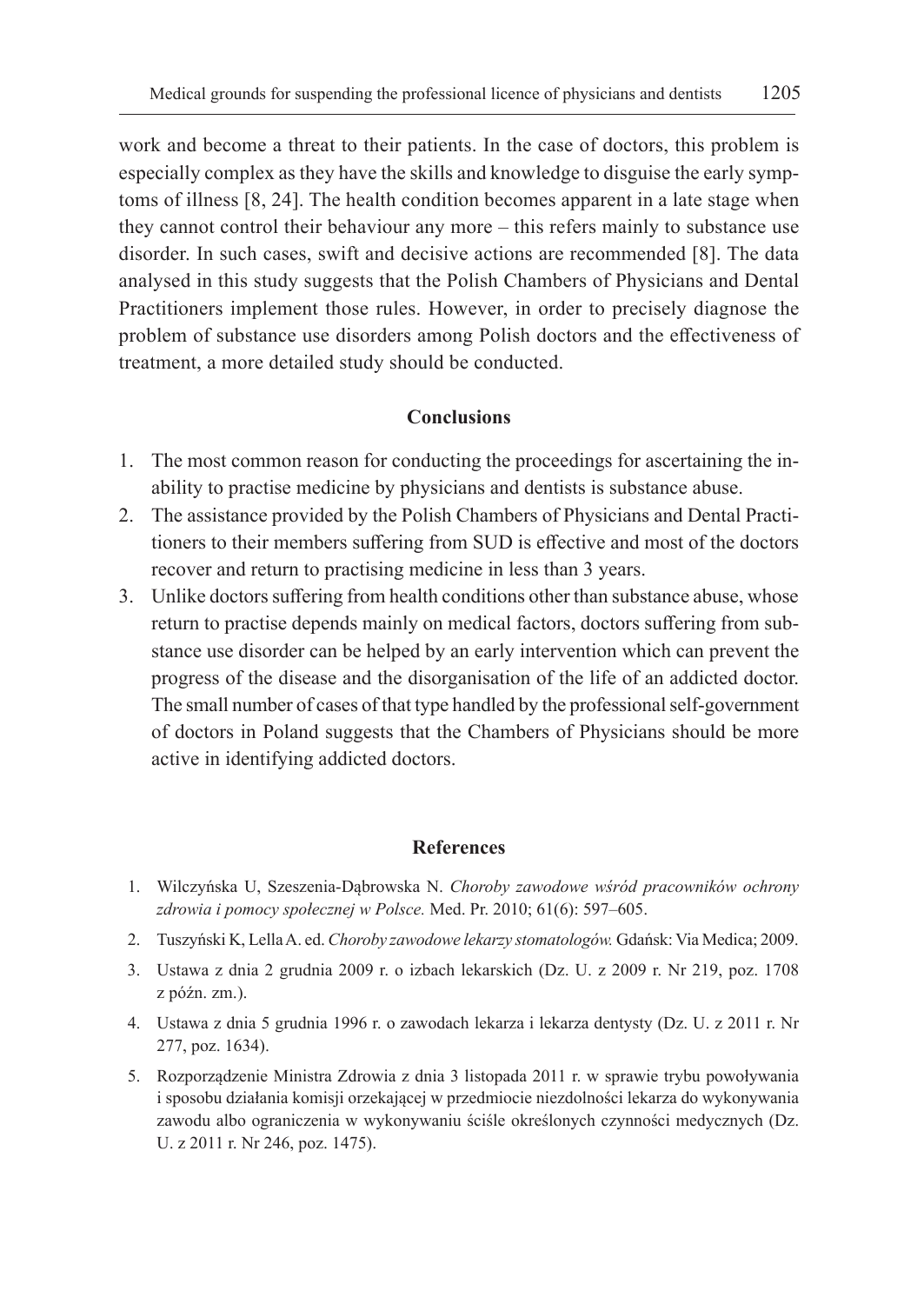- 6. Naczelna Izba Lekarska (2016). Zestawienie liczbowe lekarzy i lekarzy dentystów z podziałem na izby lekarskie, tytuł zawodowy i płeć. Stan na 31.12.2014. Dane uzyskane z Centralnego Rejestru Lekarzy RP.
- 7. Rosta J. *Hazardous alcohol use among hospital doctors in Germany.* Alcohol and Alcoholism 2008; 43(2): 198–203.
- 8. Berge KH, Seppala MD, Schipper AM. *Chemical dependency and the physician.* Mayo Clin. Proc. 2009; 84(7): 625–631.
- 9. Joos L, Glazemakers I, Dom G. *Alcohol use and hazardous drinking among medical specialists.* Eur. Addict. Res. 2013; 19(2): 89–97.
- 10. Pförringer D, Mayer R, Meisinger C, Freuer D, Eyer F. *Health, risk behaviour and consumption of addictive substances among physicians – Results of an online survey.* J. Occup. Med. Toxicol. 2018; 13: 27.
- 11. Carinci AJ, Christo PJ. *Physician impairment: Is recovery feasible?* Pain Physician 2009; 12(3): 487–491.
- 12. Brooke D, Edwards G, Taylor C. *Addiction as an occupational hazard: 144 doctors with drug and alcohol problems.* Br. J. Addict. 1991; 86(8): 1011–1016.
- 13. Domenighetti G, Tomamichel M, Gutzwiller F, Berthoud S, Casabianca S. *Psychoactive drug use among medical doctors is higher than in the general population.* Soc. Sci. Med. 1991; 33(3): 269–274.
- 14. Baldisseri MR. *Impaired healthcare professional.* Crit. Care Med. 2007; 35(2): S106–S116.
- 15. Boisaubin EV, Levine RE. *Identifying and assisting the impaired physician.* Am. J. Med. Sci. 2001; 322(1): 31–36.
- 16. Uchwała Naczelnej Rady Lekarskiej Nr 7/07/V z dnia 13 kwietnia 2007 r. w sprawie organizacji systemu pomocy lekarzom i lekarzom dentystom, których stan zdrowia ogranicza lub uniemożliwia wykonywanie zawodu.
- 17. Ustawa z dnia 30 października 2002 r. o ubezpieczeniu społecznym z tytułu wypadków przy pracy i chorób zawodowych (Dz. U. z 2002 r. Nr 199, poz. 1673).
- 18. McLellan AT, Skipper GS, Campbell M, DuPont RL. *Five year outcomes in a cohort study of physicians treated for substance use disorders in the United States.* BMJ 2008; 337(7679): 1154–1156.
- 19. DuPont RL, McLellan TA, Carr G, Gendel M, Skipper GE*. How are addicted physicians treated? A national survey of physician health programs.* J. Subst. Abuse Treat. 2009; 37(1): 1–7.
- 20. DuPont RL, Compton WM, McLellan AT. *Five-year recovery: A new standard for assessing effectiveness of substance use disorder treatment.* J. Subst. Abuse Treat. 2015; 58: 1–5.
- 21. Brooks SK, Gerada C, Chalder T. *Review of literature on the mental health of doctors: Are specialist services needed?* J. Ment. Health 2011; 20(2): 146–156.
- 22. Brooks E, Gendel MH, Gundersen DC, Early SR, Schirrmacher R, Lembitz A et al. *Physician health programmes and malpractice claims: Reducing risk through monitoring.* Occup. Med. (Lond.) 2013; 63(4): 274–280.